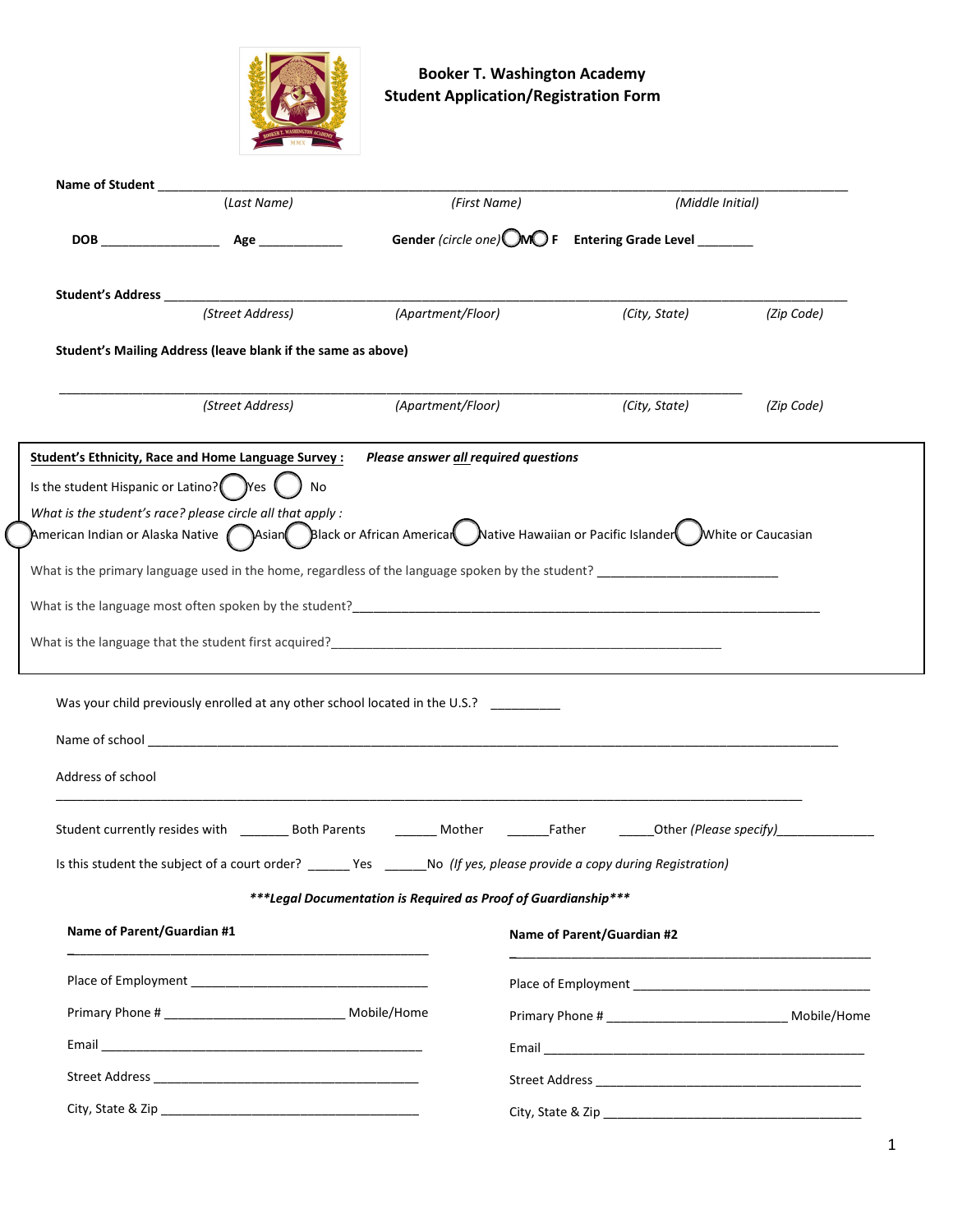**Sibling Information** *(please list sibling students who will also be attending Booker T. Washington Academy)*

| IEP & Special Services Information                                         |                                                                                                                                                                                        |  |  |  |  |  |  |  |
|----------------------------------------------------------------------------|----------------------------------------------------------------------------------------------------------------------------------------------------------------------------------------|--|--|--|--|--|--|--|
| Does your child receive IEP services? _______Yes _______No                 | If yes, do you have a copy of your child's IEP? ______ Yes ______ No                                                                                                                   |  |  |  |  |  |  |  |
| Does your child receive Special Education Transportation: _____Yes _____No |                                                                                                                                                                                        |  |  |  |  |  |  |  |
| From what school / district did your child receive services?               |                                                                                                                                                                                        |  |  |  |  |  |  |  |
|                                                                            | <b>Emergency Contacts</b><br>Please only submit information for contacts who have your permission to pick up your child.<br>For additional contacts please submit on a separate sheet. |  |  |  |  |  |  |  |
| <b>Full Name</b>                                                           | <b>Full Name</b>                                                                                                                                                                       |  |  |  |  |  |  |  |
| Gender M/F Relationship to student <b>Exercise 2.1</b>                     | Gender M/F Relationship to student <b>COVID-100</b>                                                                                                                                    |  |  |  |  |  |  |  |
| Primary Phone ___________________________ Mobile/Home                      | Primary Phone ____________________________ Mobile/Home                                                                                                                                 |  |  |  |  |  |  |  |
|                                                                            |                                                                                                                                                                                        |  |  |  |  |  |  |  |
|                                                                            |                                                                                                                                                                                        |  |  |  |  |  |  |  |
|                                                                            |                                                                                                                                                                                        |  |  |  |  |  |  |  |

## **Release for Use of Images**

I grant unto The Booker T. Washington Academy the permission to use my child's photographs and/or videotaped image. Such use includes the display, distribution, publication, transmission, or otherwise use of photographs and images taken of my child for use in materials that include, but may not be limited to, printed materials such as brochures and newsletters, and digital images. I understand and agree that The Booker T. Washington Academy may use these photos and/or videotaped images in subsequent school years unless I revoke this authorization by notifying the school principal in writing.

**Parent/Guardian Signature** \_\_\_\_\_\_\_\_\_\_\_\_\_\_\_\_\_\_\_\_\_\_\_\_\_\_\_\_\_\_\_\_\_\_\_\_\_\_\_\_\_\_\_\_\_\_\_\_\_\_\_\_\_\_\_\_\_\_ **Date**\_\_\_\_\_\_\_\_\_\_\_\_\_\_\_\_\_\_\_\_